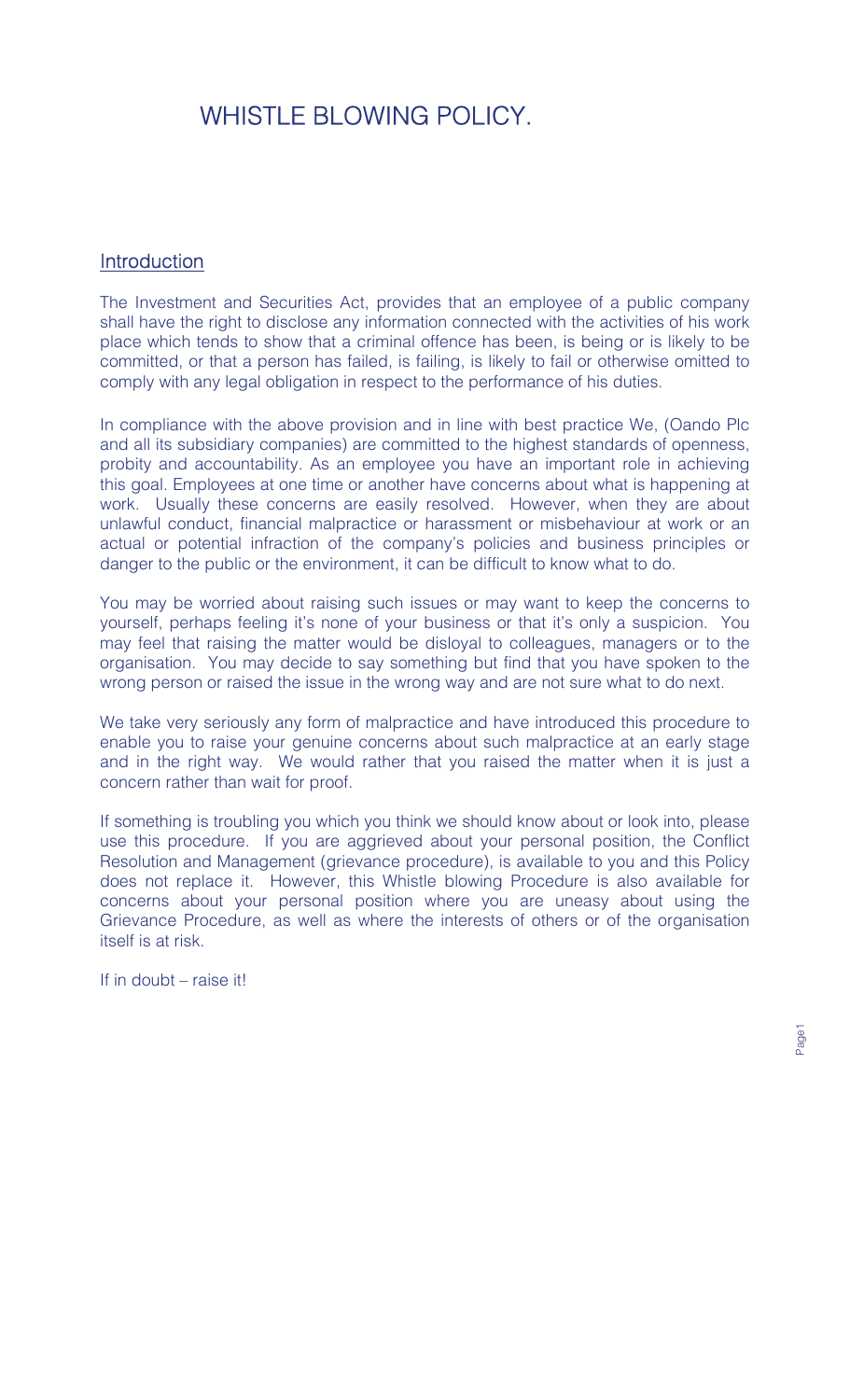# **Applicability**

The policy is applicable to all Employees, Managers, Executive Management, Contract Staff, 3<sup>rd</sup> party personnel seconded to Oando, and business partners in all the locations where the company operates.

# Aims of the policy

- To provide avenues for applicable people to raise concerns in confidence and receive feedback on any action taken.
- To ensure that employees receive a response to concerns or reports of allegations that have been raised.
- To reassure applicable persons that they will be protected from possible reprisal or victimization if they have a reasonable belief that disclosure has been made in good faith.
- To ensure strict compliance with the company's policies, code of business conduct & ethics, and other ethics related policies.
- Ensure company accountability, transparency and individual responsibility by encouraging employees to report irregularities in the work place in a responsible and ethical manner.

# Types of concerns to be raised:

It is impossible to give an exhaustive list of concerns but broadly speaking it is expected that you would report the following:

- Crimes;
- Fraud, bribery and corruption;
- Contravention of the code of business conduct & ethics e.g. insider dealing, conflict of interest, facilitation payments, etc;
- Abuse of office or responsibility in connection with unauthorized activity for personal gain;
- Compromise of company's EHSQ procedures;
- Sexual or physical abuse;
- Other unethical behaviour

# How to raise a concern

As a first step, a reporter should raise concerns either verbally or in writing with his or her immediate supervisor or manager. This may depend however on the seriousness and sensitivity of the issues involved and who is suspected of the malpractice. If the reporter is uncomfortable making such reports or where the allegation is against any Management staff, member of the Group Leadership Council and Board of Directors, the reports should be made directly to the Chief Compliance Officer or his or her designated representative.

Staff who wish to make a written report are to use the following format:

- 1. The background and history of the concern (giving relevant dates).
- 2. The reason why the reporter is particularly concerned about the situation.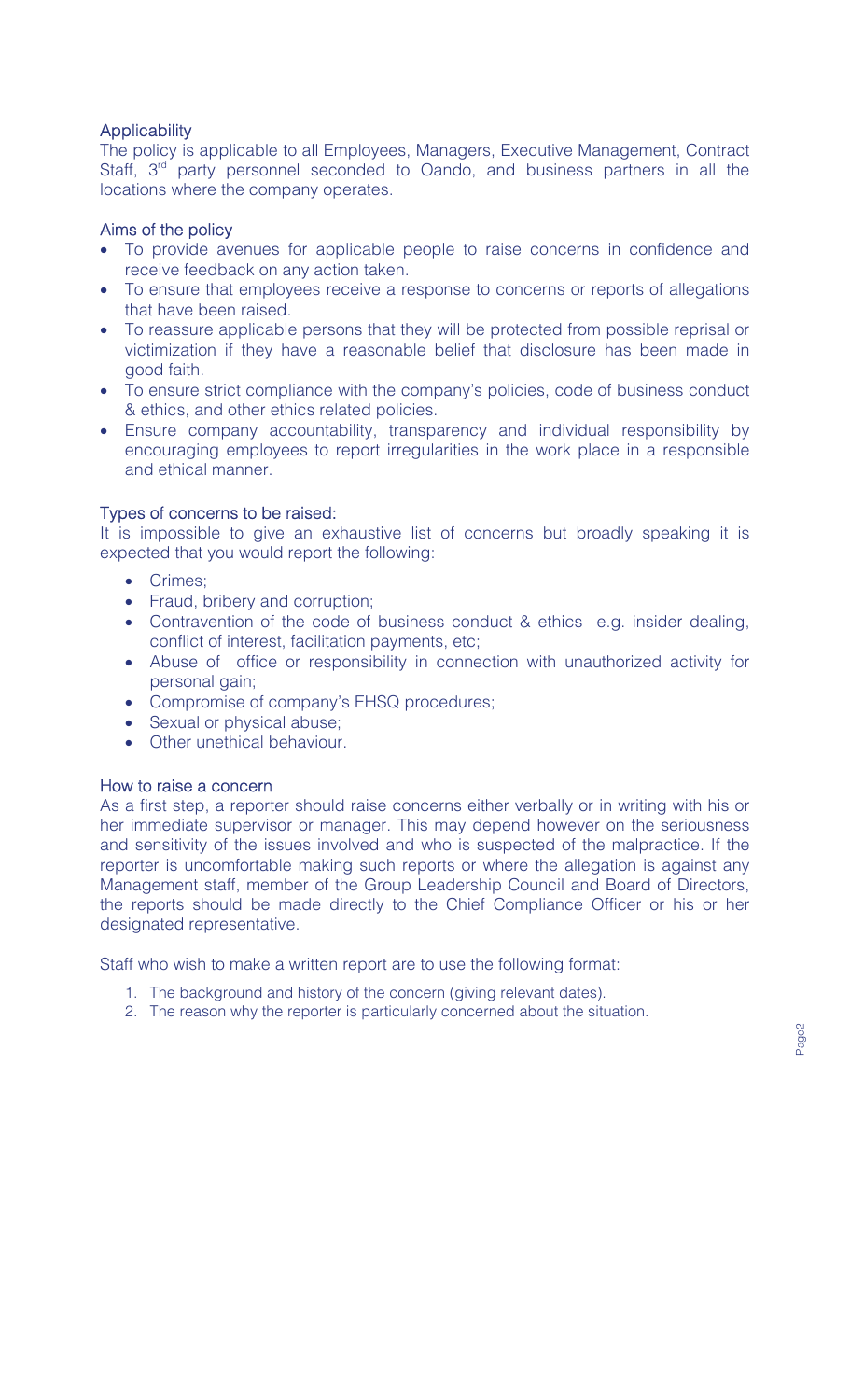Reports can also be made via the hotline. The procedure and the modalities of using the hotline will be communicated to all concerned parties, once the hotline is put in place.

#### Response to allegations

The Compliance Office will respond to all allegations, and where appropriate the matters raised may be:

- Investigated by the appropriate office i.e. Compliance Office and/or Internal Audit.
- Be referred to the police.
- Be referred to the audit committee.

Some concerns may be resolved by agreed action without the need for investigation. If an urgent action is however required this will be taken before any investigation is concluded.

## Response Time

Within 5 days of the report being made, the Compliance Office will directly or through the Internal Audit division write to the reporter, intimating him or her of the following:

- Acknowledging the receipt of the report made
- Indicating how it proposes to deal with the matter
- Giving an estimate of how long it will take to provide a final response
- Telling the reporter whether any initial enquiries have been made, and
- Telling the reporter whether further investigations will take place and if not, why?

## Protection of Whistle Blowers - Our assurances to you

#### Your safety

We are committed to this policy. If you raise a genuine concern under this Policy, you will not be at risk of losing your job or suffering any form of retribution as a result. Provided you are acting in good faith, it does not matter if you are mistaken. This assurance is not extended to someone who maliciously raises a matter they know is untrue.

# Your confidence

We will not tolerate the harassment or victimisation of anyone raising a genuine concern. However, we recognise that you may nonetheless want to raise a concern in confidence under this Policy. If you ask the Compliance Office to protect your identity by keeping your confidence, we will not disclose it without your consent. If the situation arises where we are not able to resolve the concern without revealing your identity (for instance because your evidence is needed in court), we will discuss with you on how we can proceed.

#### **Anonymity**

Remember that if you do not tell us who you are, it will be much more difficult for us to investigate the matter or to protect your position or to give you feedback. Accordingly, while we will consider anonymous reports, you are encouraged to give your full details when making a report. We assure you that all matters reported to the Compliance